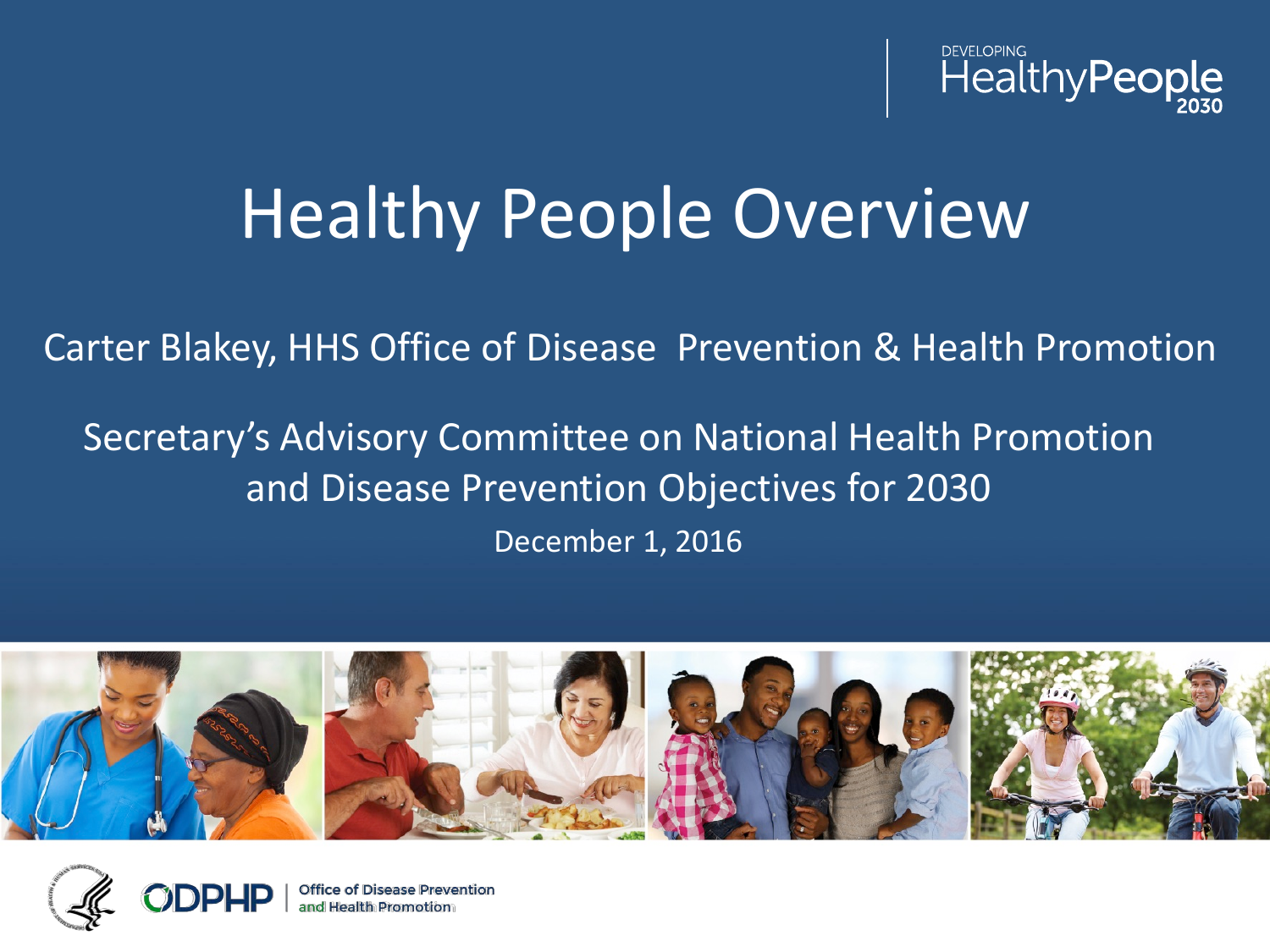# **What Is Healthy People?**



| <b>HEALTHY PEOPLE</b> |
|-----------------------|
|                       |

■ Provides strategic framework for a *national agenda* that communicates a vision for improving health and achieving health equity

■ Identifies *science-based, measurable objectives*

with *targets* to be achieved by the year 2020





■ Requires tracking of *data-driven outcomes* to monitor progress and to motivate, guide, and focus action



■ Offers model for international, state, local *program planning*

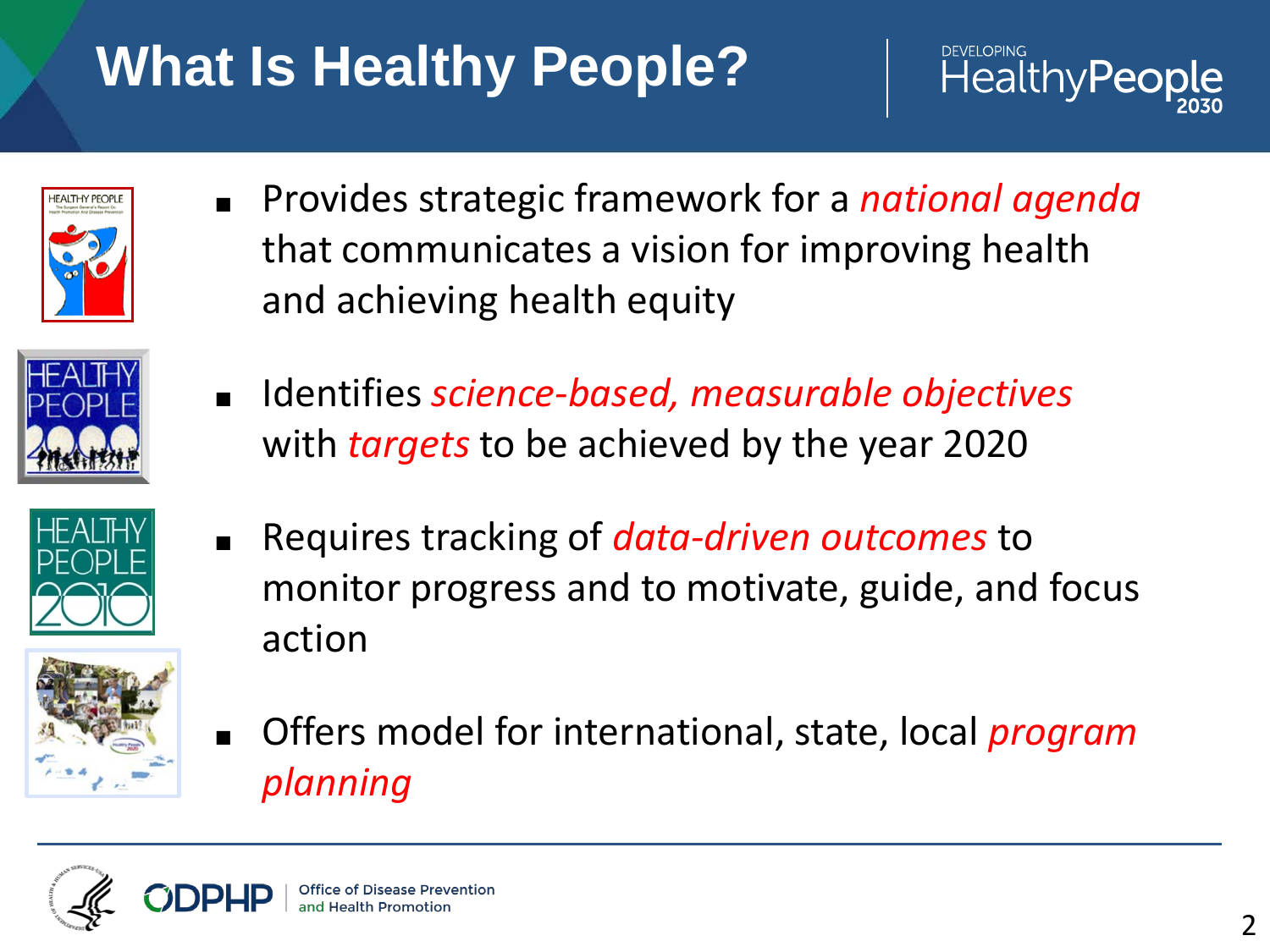#### **Federally Led, Stakeholder- Driven**





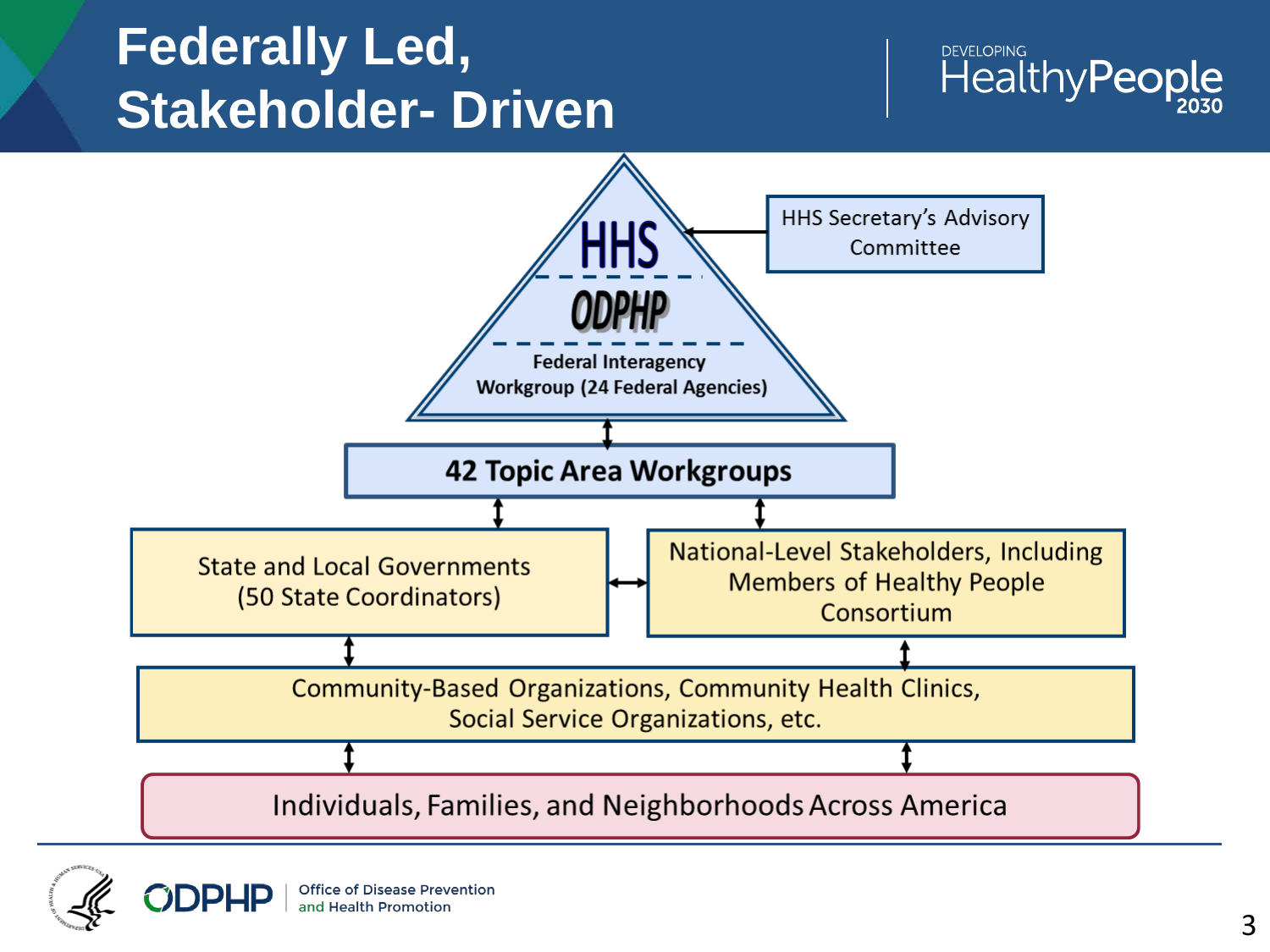# **Evolution of Healthy People**

#### **Target Year 1990 2000 2010 2020** Healthy People **Overarching**  Attain high-quality, longer lives **Decrease** • Increase span • Increase **Goals** of healthy life quality and free of preventable disease mortality: infants–adults **Reduce health** years of Achieve health equity; eliminate healthy life disparities disparities **Increase** independence • Achieve • Eliminate Create social and physical among older health environments that promote good access to adults disparities health preventive services for all Promote quality of life, healthy development, healthy behaviors across life stages **# LHIs** ● 10 topics 12 topics ● 22 26 indicators Indicators **# Topic Areas** 15 22 28 42 **# Objectives <sup>226</sup> <sup>319</sup> ~1,000 >1,200**

**HealthyPeople**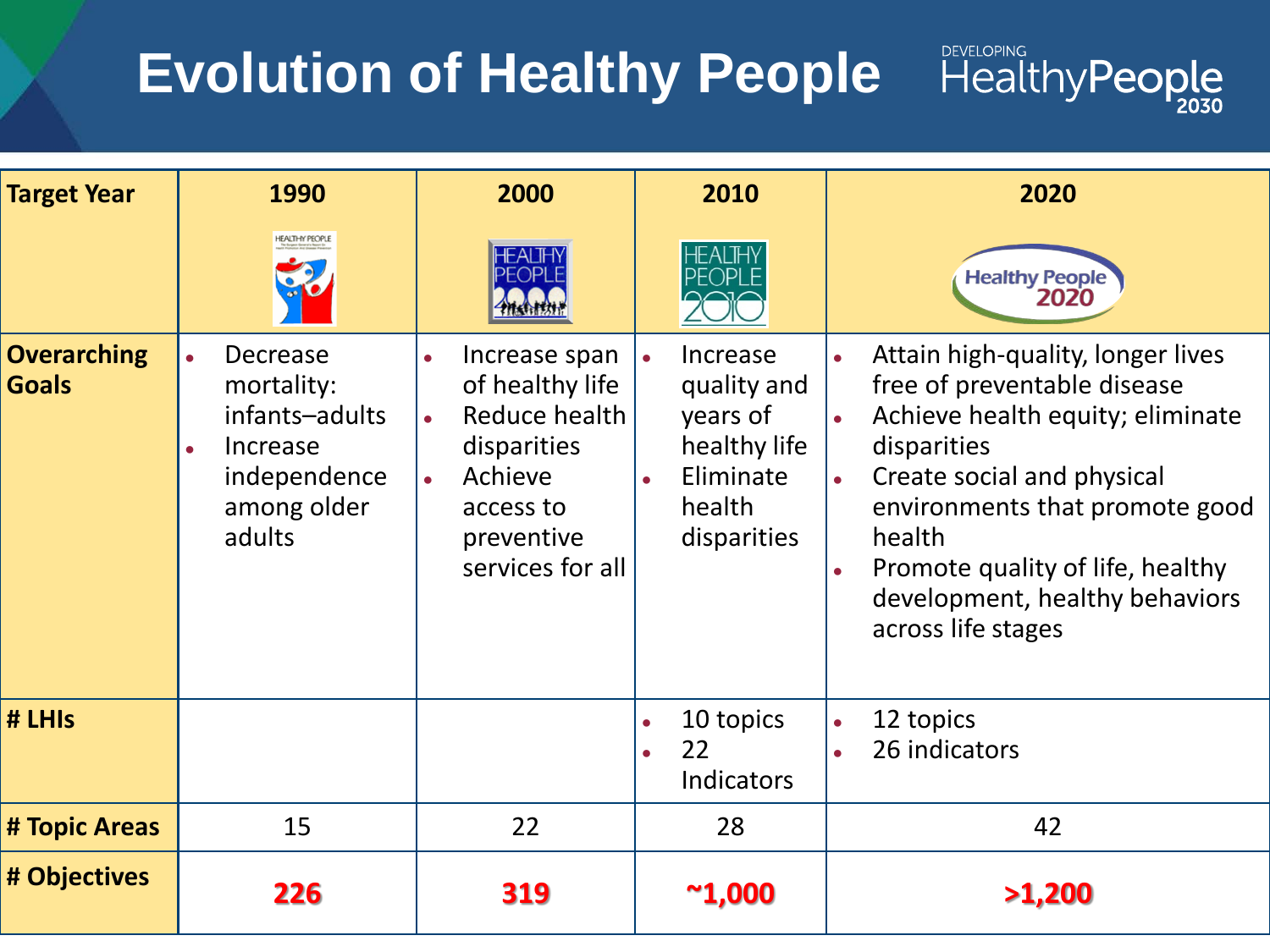### **Social Determinants of Health**

# **HealthyPeople**

#### **Healthy People 2020's Social Determinants of Health Organizing Framework: 5 Key Determinants**



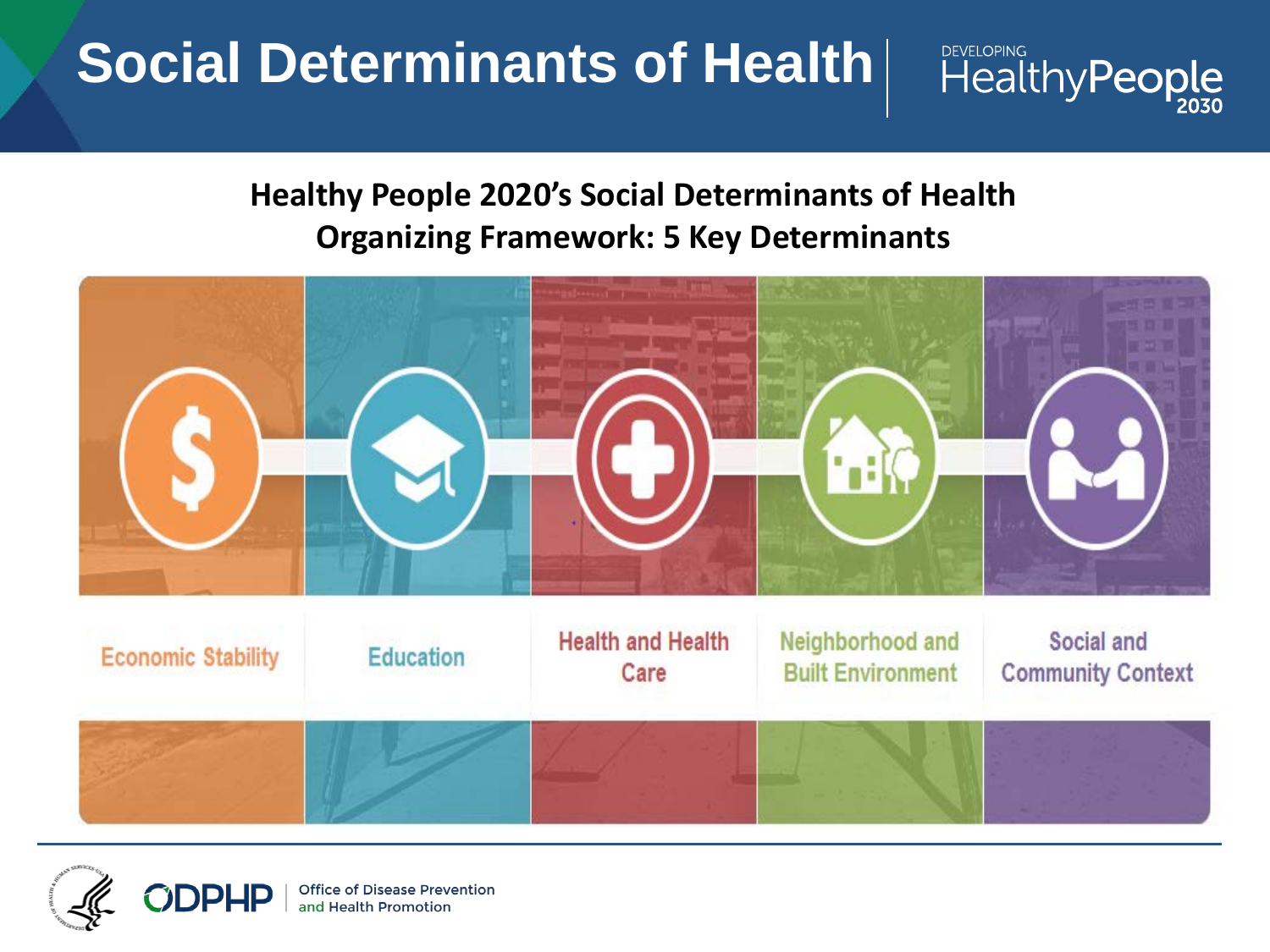## **Leading Health Indicators**



- Promote population health, access to quality health care and services for all
- Focus on individual and social determinants of health



HealthyPeo

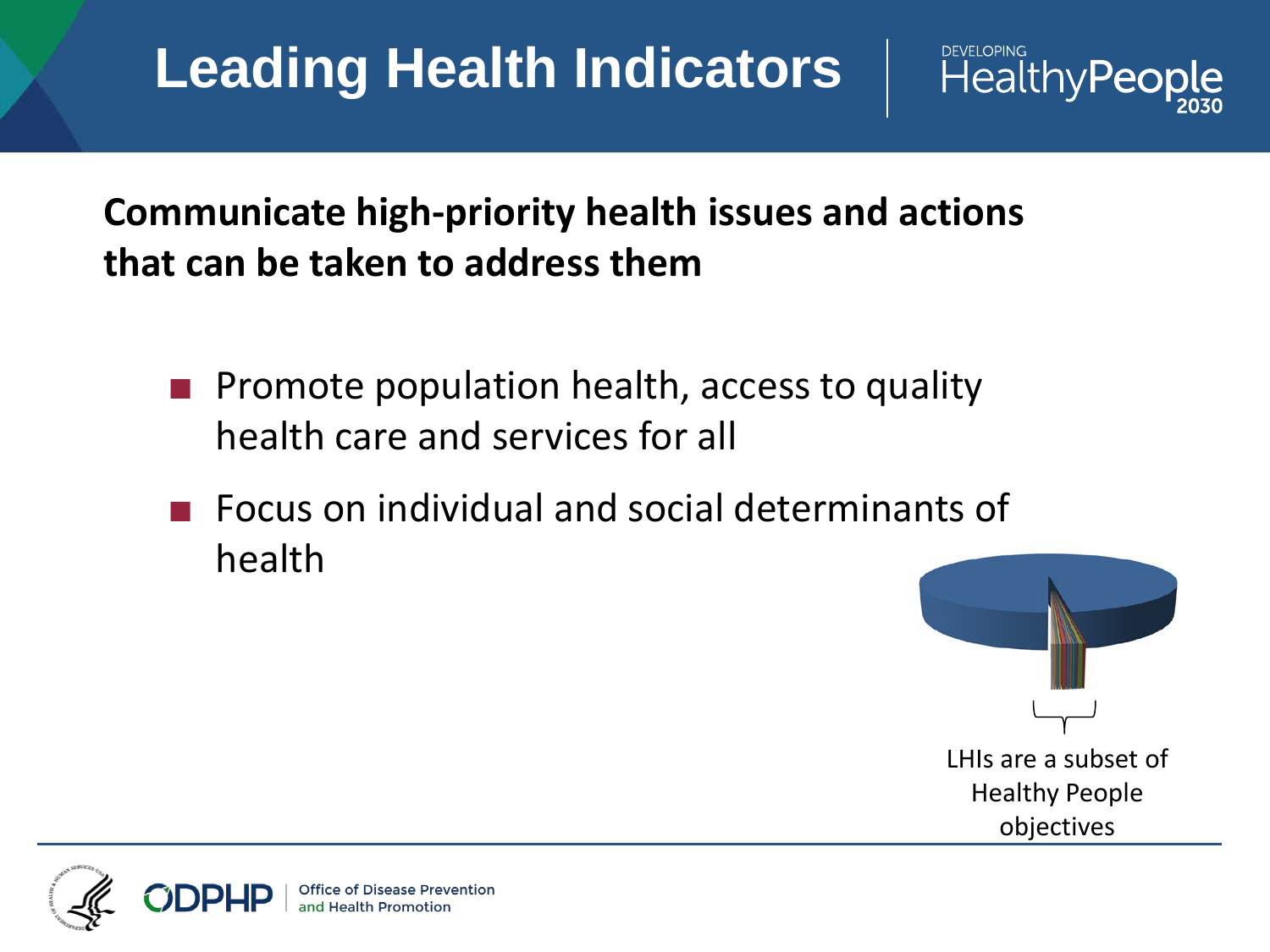## **LHIs: 12 Topics; 26 Indicators**

- Access to Health Services
- **Clinical Preventive Services**
- **Environmental Quality**
- Injury and Violence
- Maternal, Infant, and Child Health
- **Mental Health**
- Nutrition, Physical Activity, and Obesity
- **Oral Health**
- Reproductive and Sexual Health
- Social Determinants
- Substance Abuse
- 



**HealthyPeople** 

**TODACCO** 12 LHI Topics, 26 Indicators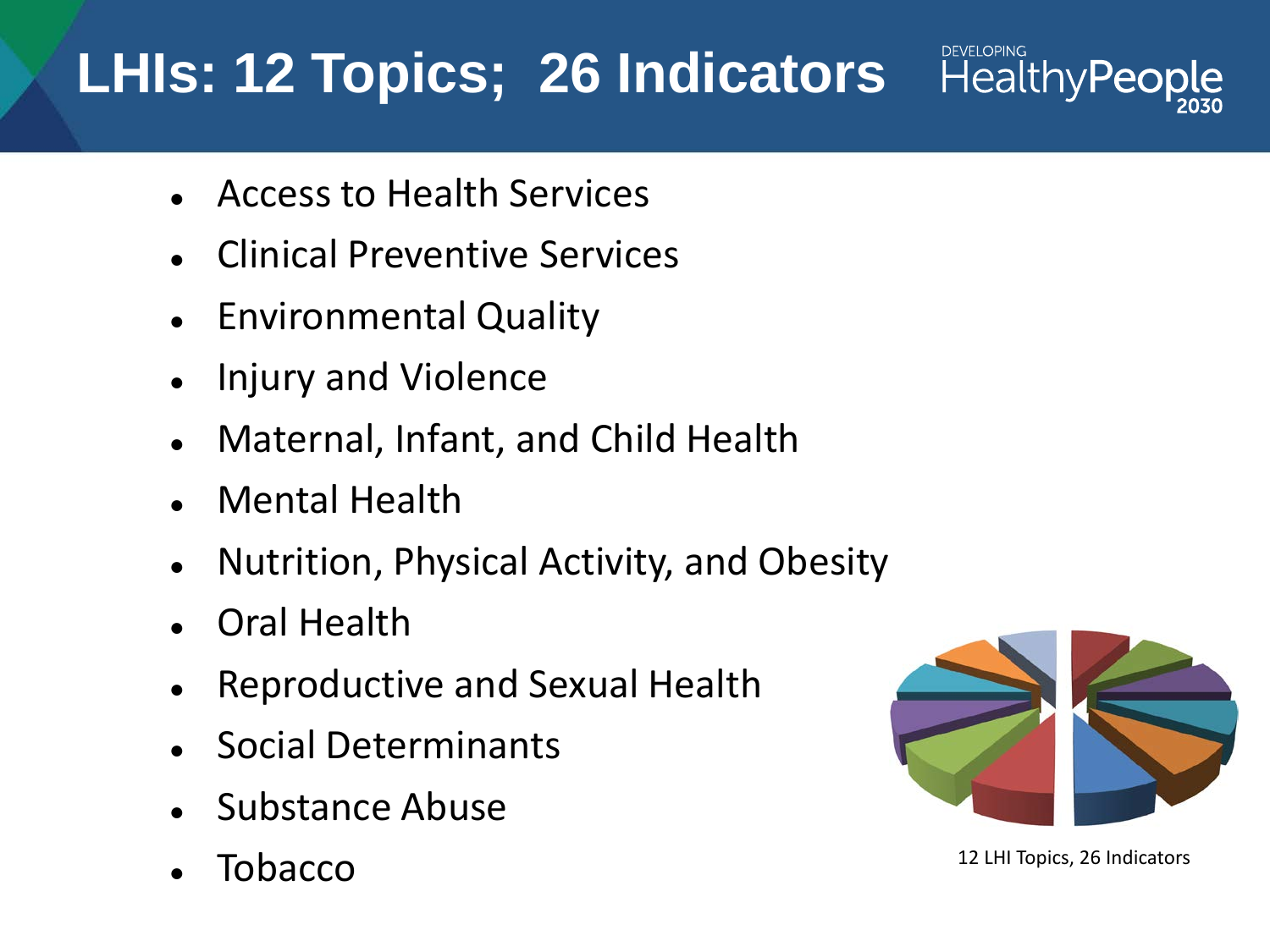### **Cross-Federal Management/Coordination**



#### **Federal Interagency Workgroup (FIW)**

- Ongoing oversight and guidance
- Trans-federal membership
- 45 members, representing 24 HHS agencies/offices
- Expanded to include non-HHS Federal partners
	- ED, EPA, DOI, DOJ, HUD, USDA, VA, DOT and others

#### **Topic Area Workgroups**

- Lead or co-lead federal agency
- Objective development, implementation, measurement

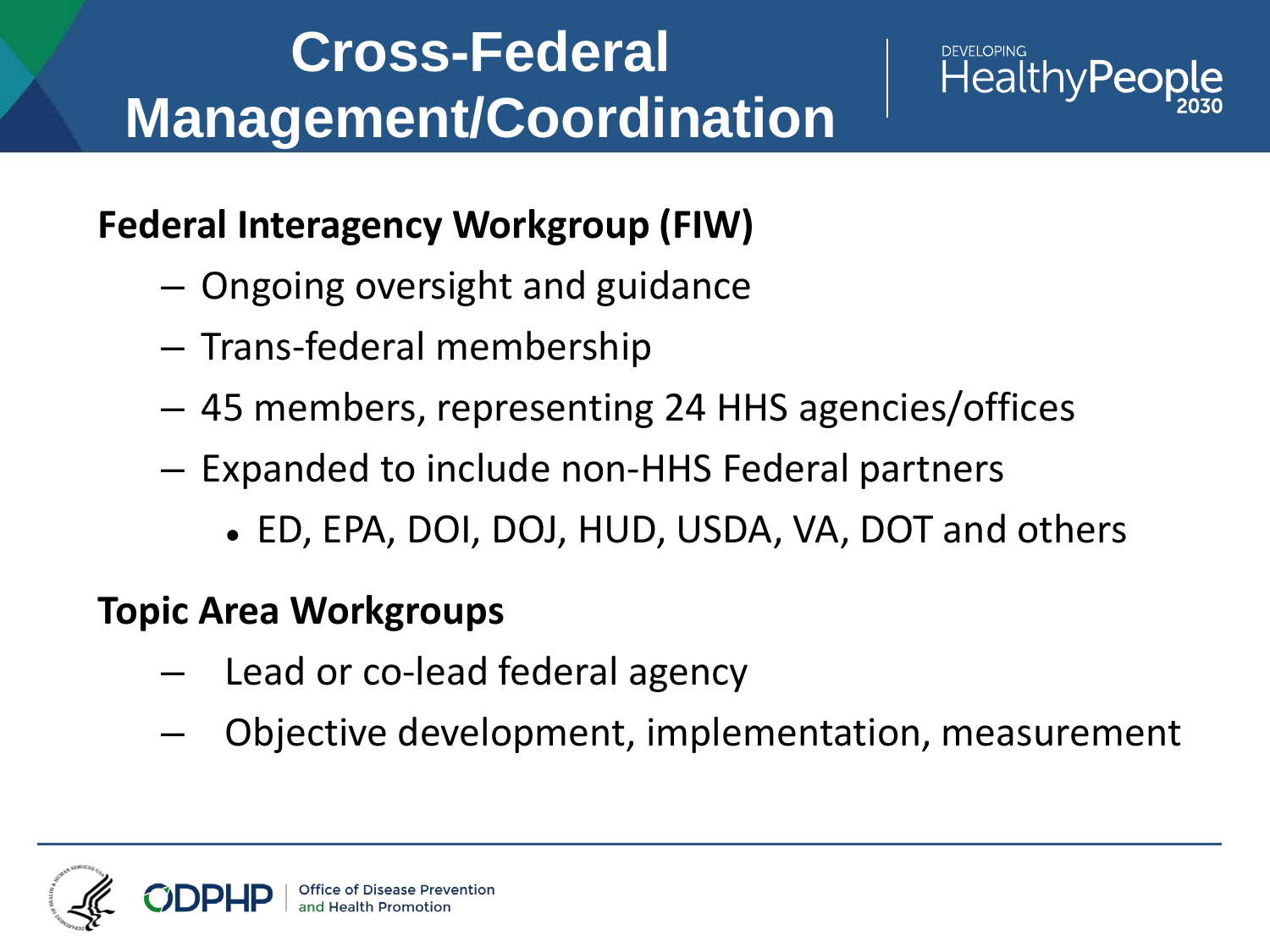

#### **Topic Area Progress Reviews**

– Webinar

#### **Who's Leading the Leading Health Indicators?**

– Bimonthly webinar and monthly e-bulletin

#### **Midcourse Review**

– Mid-decade assessment of progress for all objectives

#### **Final Review**

– End of decade assessment of progress

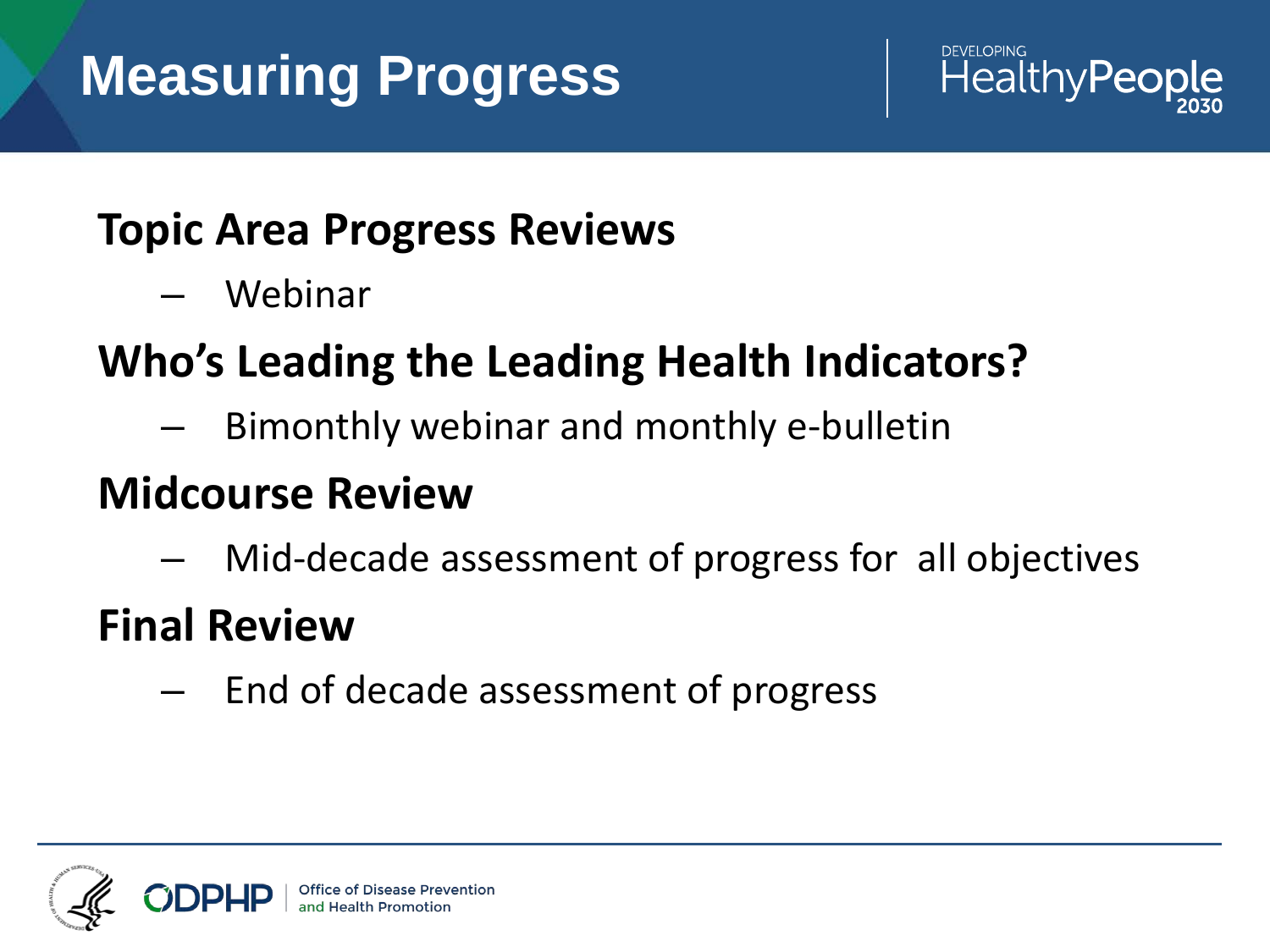# **Healthy People 2030: Considerations**



- Clearly define Vision, Mission, Overarching Goals
- Frame around determinants, equity, disparities
- Aligning with other systems and initiatives
- Identify and adhere to strict objective selection criteria that address data needs, evidence, prevention
- Engage Advisory Committee in early stages of Leading Health Indicator development